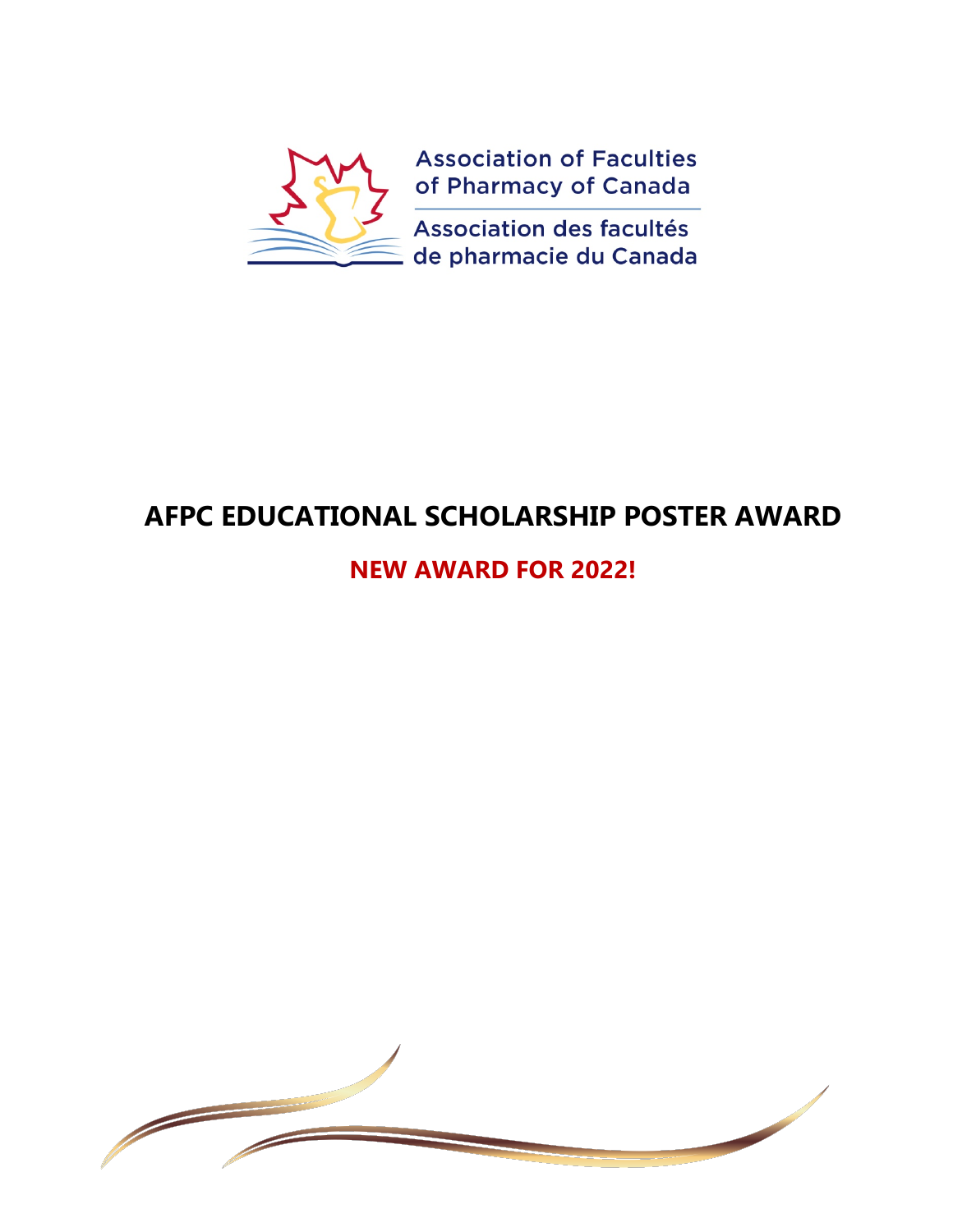# **Sponsor:** Association of Faculties of Pharmacy of Canada

### **Purpose:**

To recognize the best innovative and effective educational scholarship poster presented by a faculty member at the AFPC annual conference.

# **Description of the Award**

Educational scholarship and the Scholarship of Teaching and Learning (SoTL) are gaining traction in academic pharmacy as legitimate forms of scholarly activity.<sup>1</sup> Recognizing the intellectual work of teaching as scholarship and growing expectations for context-specific, evidence-based and researchinformed curriculum decision-making are driving interest and engagement in the field.

Aligned with AFPC's commitment to advancing the quality of pharmacy education through scholarship, this new Educational Scholarship Poster Award (ESPA) recognizes and celebrates the scholarly achievements of faculty colleagues making a difference through educational scholarship and research. Informing best practices in educational research, teaching, student learning, curriculum decision-making and educational leadership for the benefit of our students, our institutions, and academic pharmacy in Canada and beyond is the cornerstone of this award. The winner will be selected from the posters presented by Canadian pharmacy faculty members at the annual AFPC conference.

# **Eligibility**

- 1. Candidates for this award will be identified through the AFPC Call for Abstracts and online abstract submission process. The standardized award application form does NOT need to be submitted.
- 2. The lead author and presenter of the poster must be an AFPC member (i.e., faculty at a Canadian pharmacy school).
- 3. At the time of abstract submission (deadline is January 31, 2022), the author will be invited to enter the competition for the AFPC Educational Scholarship Poster Award, by indicating on the online abstract submission form that the submission is to be considered for the award.
- 4. If an eligible abstract for the ESPA is accepted for an oral session and if their abstract is selected as one of the top ten, the author will be asked to also provide a poster as part of the ESPA section.
- 5. The poster author must attend and present his/her SoTL work during the poster session at the AFPC annual conference.

### **Selection Criteria**

A peer review committee will judge the abstracts and posters submitted for consideration under this award. Evaluation criteria will include:

- − meets the definition of Scholarship of Teaching and Learning (SoTL)
- − uses a theoretical foundation